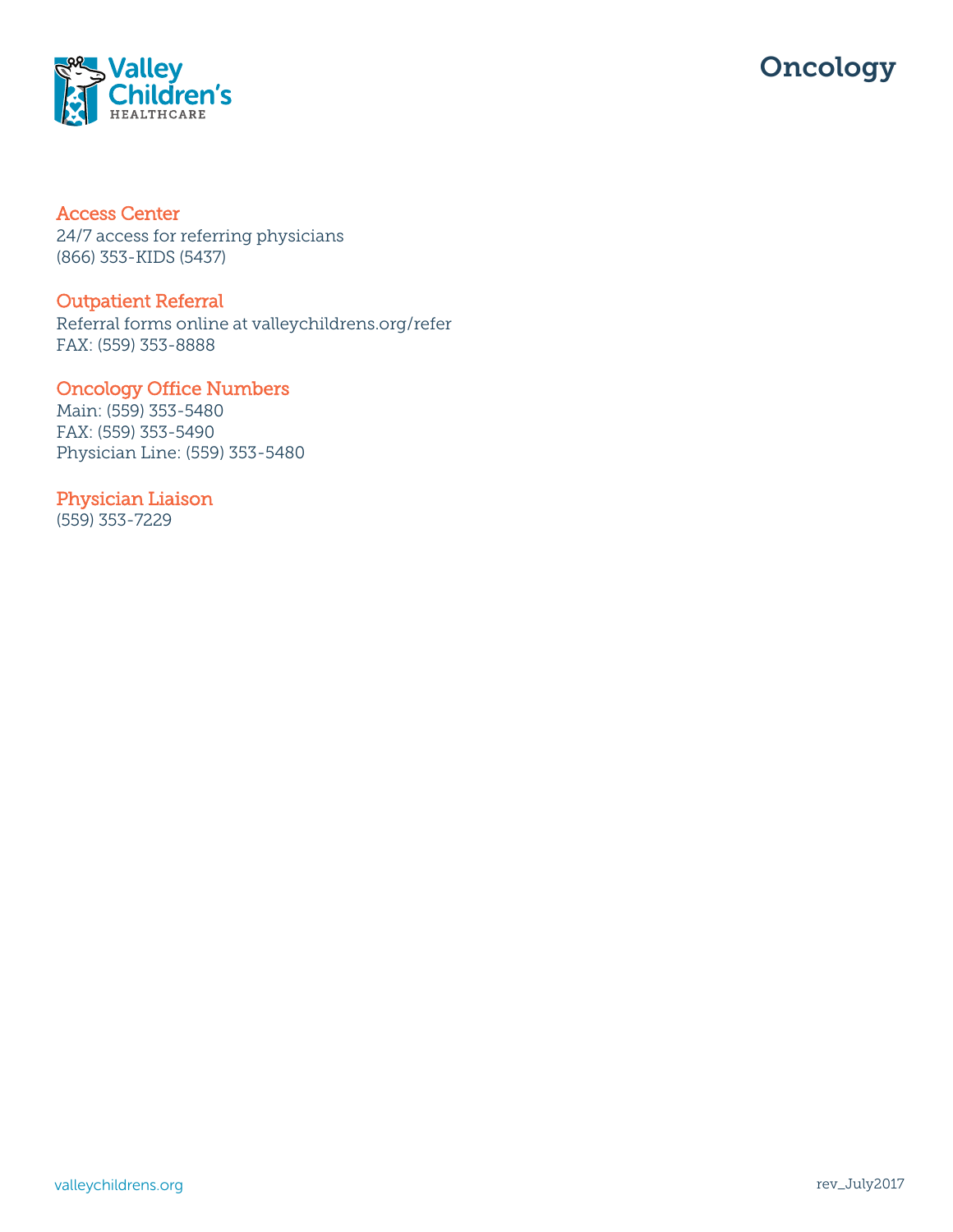



Oncology services at Valley Children's are offered through our Craycroft Cancer Center, one of the leading pediatric cancer centers in the country.

As a prominent member of the Valley Children's Oncology Group (COG) – the world's largest organization devoted exclusively to childhood and adolescent cancer research – we make the majority of the nearly 100 active clinical trials open at any time in COG available to our patients. Our oncology research extends to cutting-edge therapies, cancer biology and supportive care such as pain medications.

Our well-trained team of pediatric specialists has the unique expertise and vast experience of treating all forms of childhood cancers through dedicated programs such as neuro-oncology and long-term survivorship.

#### Craycroft Cancer Center Outpatient Center:

To reduce the stress and discomfort associated with a cancer diagnosis, every effort is made to treat patients on an outpatient basis. The outpatient oncology unit has multiple exam and treatment rooms, and an infusion center. A play area in the infusion center and a dedicated child life specialist provide play therapy to help children become more comfortable with tests and procedures.

#### Starship Craycroft Inpatient Oncology Unit:

Sometimes an inpatient stay is necessary. With 36 beds in private rooms and starship-themed décor, Starship Craycroft is a welcoming environment for patients undergoing difficult medical treatments. Each room has its own high-efficiency filter system to protect children with weakened immune systems from chemotherapy treatments. All rooms have televisions, with in-room movies and video games on-demand. Each room has its own bathroom facilities and accommodations for overnight family stays.

### In addition to providing the same outpatient procedures and treatments, we provide inpatient care to children who:

- Have an acute illness in addition to their form of cancer or because of their weakened immune systems from chemotherapy
- Need more intensive chemotherapy
- Need numerous transfusions
- Are just starting their cancer treatment

We offer nurse navigators in the general oncology and neuro-oncology programs. These highly skilled nurses specialize in helping the transition between inpatient admissions and outpatient visits, and in coordinating the patient's appointments with multiple other divisions within the Hospital and at offsite locations.

## Our pediatric oncology specialists are available 24 hours a day, 7 days a week for consultations and urgent patient appointments.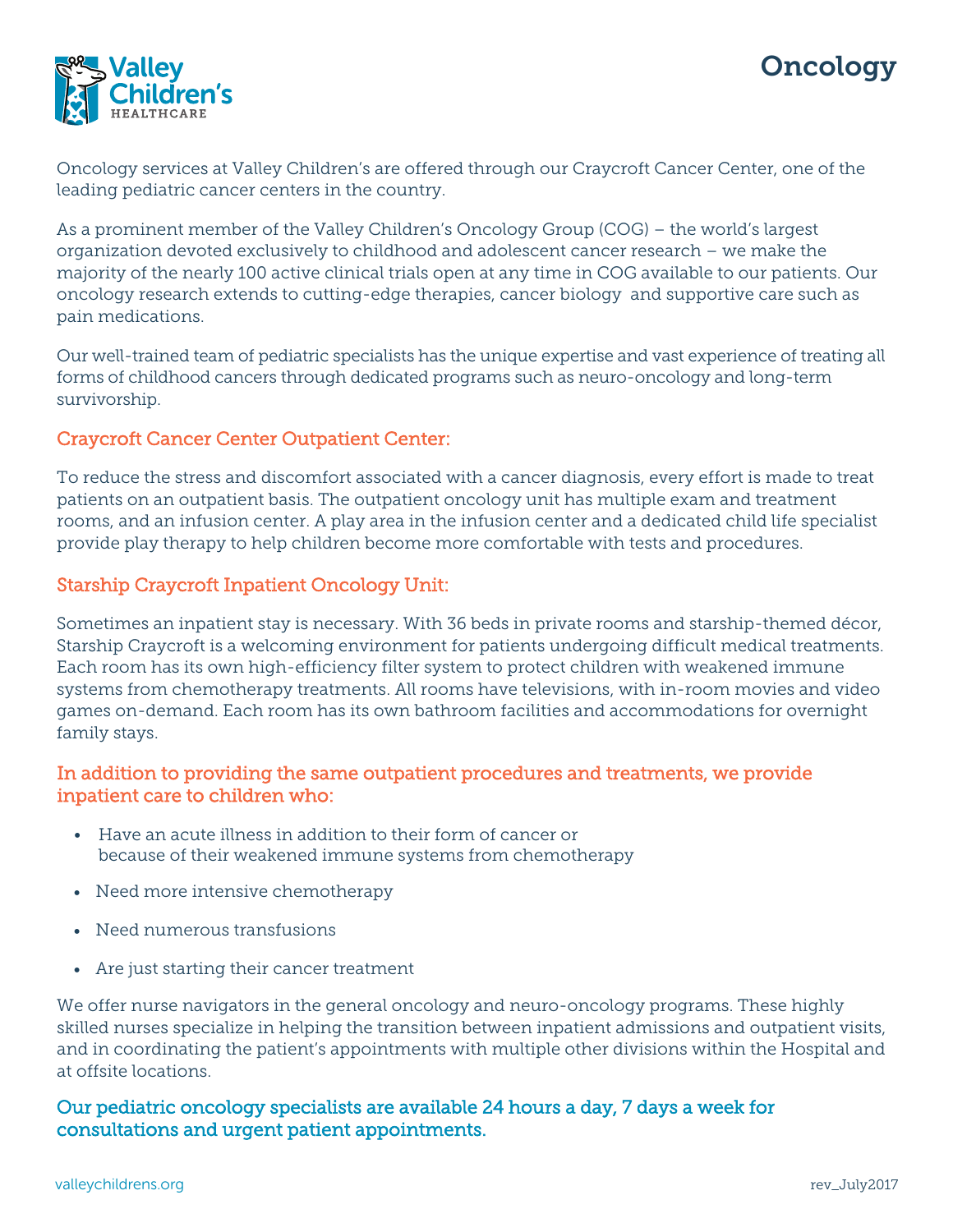

# Pediatric Oncology Consultant Reference Guide

Please contact our oncology department directly with any immediate questions or concerns about a patient referral or potential diagnosis. Our phone number is (559) 353-5480 or fax (559) 353-5490.

| <b>Disease State</b>                                                                                                                                                        | <b>Suggested Work-up &amp; Initial Management</b>                                                                                                                                                                                                                                                        | <b>When to Refer</b>                                                                                                                                                                                                                                                                            |
|-----------------------------------------------------------------------------------------------------------------------------------------------------------------------------|----------------------------------------------------------------------------------------------------------------------------------------------------------------------------------------------------------------------------------------------------------------------------------------------------------|-------------------------------------------------------------------------------------------------------------------------------------------------------------------------------------------------------------------------------------------------------------------------------------------------|
|                                                                                                                                                                             | When referring a patient: Always please include a<br>complete history and physical, any previous labs<br>or X-rays (plain films/ CT scans/ MRI/ ultrasounds<br>on disk if possible). If biopsy has been done we will<br>need the original biopsy tissue for confirmation<br>and a copy of the OR report. | In addition to the guidelines<br>below, referral is appropriate<br>anytime based on the patient's<br>clinical condition, family's level<br>of concern and primary care<br>provider's comfort level. Lab<br>testing can be done prior to<br>the visit here or the day of the<br>patient's visit. |
| Leukemia<br>(May present with<br>progressive bone pain,<br>fevers, pallor, fatigue,<br>bruises, petechiae,<br>hepatosplenomegaly,<br>lymphadenopathy,<br>abnormal blasts on | Work-up: CBC, chemistry, phosphorus, uric acid,<br>LDH, PT, PTT, chest X-ray (r/o mediastinal mass)                                                                                                                                                                                                      | If concerns or abnormal<br>findings -- please call so<br>that we can assist with the<br>evaluation and accommodate<br>the family as quickly as<br>possible                                                                                                                                      |

#### Brain Tumors

symptoms)

CBC, all or none of the

(May present with progressive headaches, vomiting especially in the morning not due to other causes, weakness, neck tilt, enlarging head circumference, balance/ ataxia problems, vision changes, new seizure unrelated to fevers/or other cause, changes in personality, excessive thirst/urination, all or none of the symptoms)

If symptoms warrant, vision or other tests should be done. MRI is most helpful to make the diagnosis, but often a CT scan can be obtained faster to assess a patient's need for neurosurgical intervention. If the patient is experiencing symptoms of increased intracranial pressure we may wish to refer the patient to Children's Hospital Central California Emergency Department to get an emergent CT scan and contact neurosurgery for rapid intervention.

If concerns or abnormal findings -- please call so that we can assist with the evaluation and accommodate the family as quickly as possible